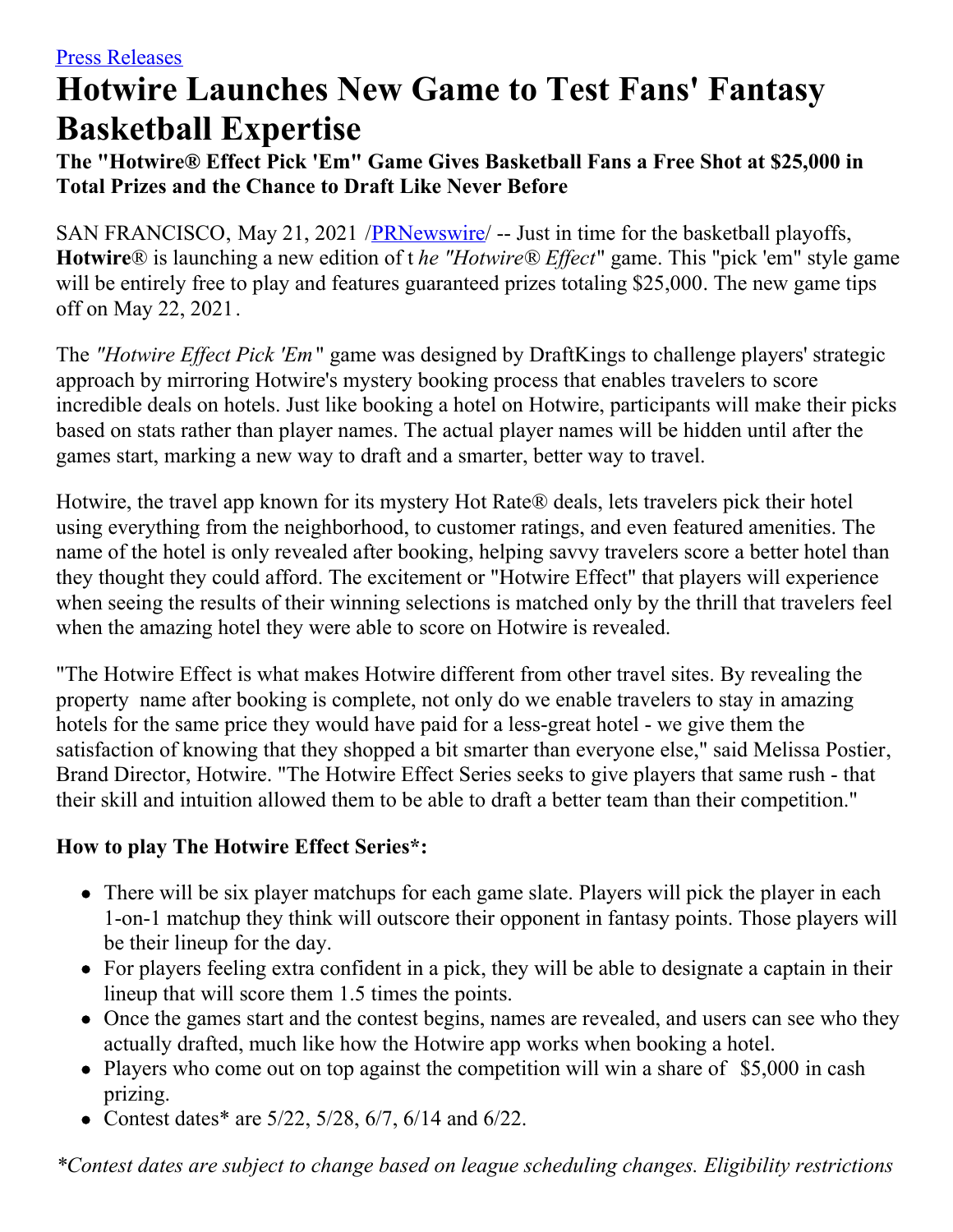#### **Prizing:**

- The Hotwire Effect Series has \$25,000 total guaranteed in prizes (\$5,000 per contest).
- Top finishers will win based on which contestants have the highest score each contest.

Launching today and running five contests over the next five weeks, the "Hotwire Effect Series" offers players the opportunity to take a shot at \$25,000 in total prizes. To learn more and sign-up for *Hotwire Effect Pick 'Em*, please visit [www.draftkings.com/hotwire](https://c212.net/c/link/?t=0&l=en&o=3171775-1&h=1175875125&u=http%3A%2F%2Fwww.draftkings.com%2Fhotwire&a=www.draftkings.com%2Fhotwire).

# **About Hotwire**

Hotwire is a leading discount travel site. Launched in 2000, Hotwire, Inc. was one of the first online travel sites to work with suppliers directly to book unsold inventory. By simply hiding the brand name, Hotwire can offer customers deep savings on hotel rooms, rental cars, and flights.

Hotwire is an operating company within Expedia Group. For more information, visi[t](https://c212.net/c/link/?t=0&l=en&o=3171775-1&h=386652811&u=http%3A%2F%2Fwww.hotewire.com%2F&a=%C2%A0) [http://www.hotwire.com](https://c212.net/c/link/?t=0&l=en&o=3171775-1&h=1768446959&u=http%3A%2F%2Fwww.hotewire.com%2F&a=http%3A%2F%2Fwww.hotwire.com).

®2021 Hotwire, Inc., an Expedia Group Company. All rights reserved. Hotwire, Hot Rate and the Hotwire logos are trademarks of Hotwire, Inc. All other trademarks are the property of their respective owners. CST# 2053390-50

## **About DraftKings**

DraftKings Inc. is a digital sports entertainment and gaming company created to fuel the competitive spirit of sports fans with products that range across daily fantasy, regulated gaming and digital media. Headquartered in Boston, and launched in 2012 by Jason Robins, Matt Kalish and Paul Liberman, DraftKings is the only U.S.-based vertically integrated sports betting operator. DraftKings is a multi-channel provider of sports betting and gaming technologies, powering sports and gaming entertainment for 50+ operators in 17 countries. DraftKings' Sportsbook is live with mobile and/or retail betting operations in the United States pursuant to regulations in Colorado, Illinois, Indiana, Iowa, Michigan, Mississippi, New Hampshire, New Jersey, New York, Oregon, Pennsylvania, Tennessee, Virginia and West Virginia. DraftKings' daily fantasy sports product is available in 8 countries internationally with 15 distinct sports categories. DraftKings is the official daily fantasy partner of the NFL, MLB, NASCAR, PGA TOUR and UFC as well as an authorized gaming operator of the NBA and MLB, an official betting operator of the PGA TOUR and the official betting operator of UFC. DraftKings also owns Vegas Sports Information Network, Inc. (VSiN), a multi-platform broadcast and content company.

## **\*Additional Game Details:**

- Users will be required to select 6 players for each game to build their lineup
	- Users will accrue points based on player stats such as number of points, rebounds,